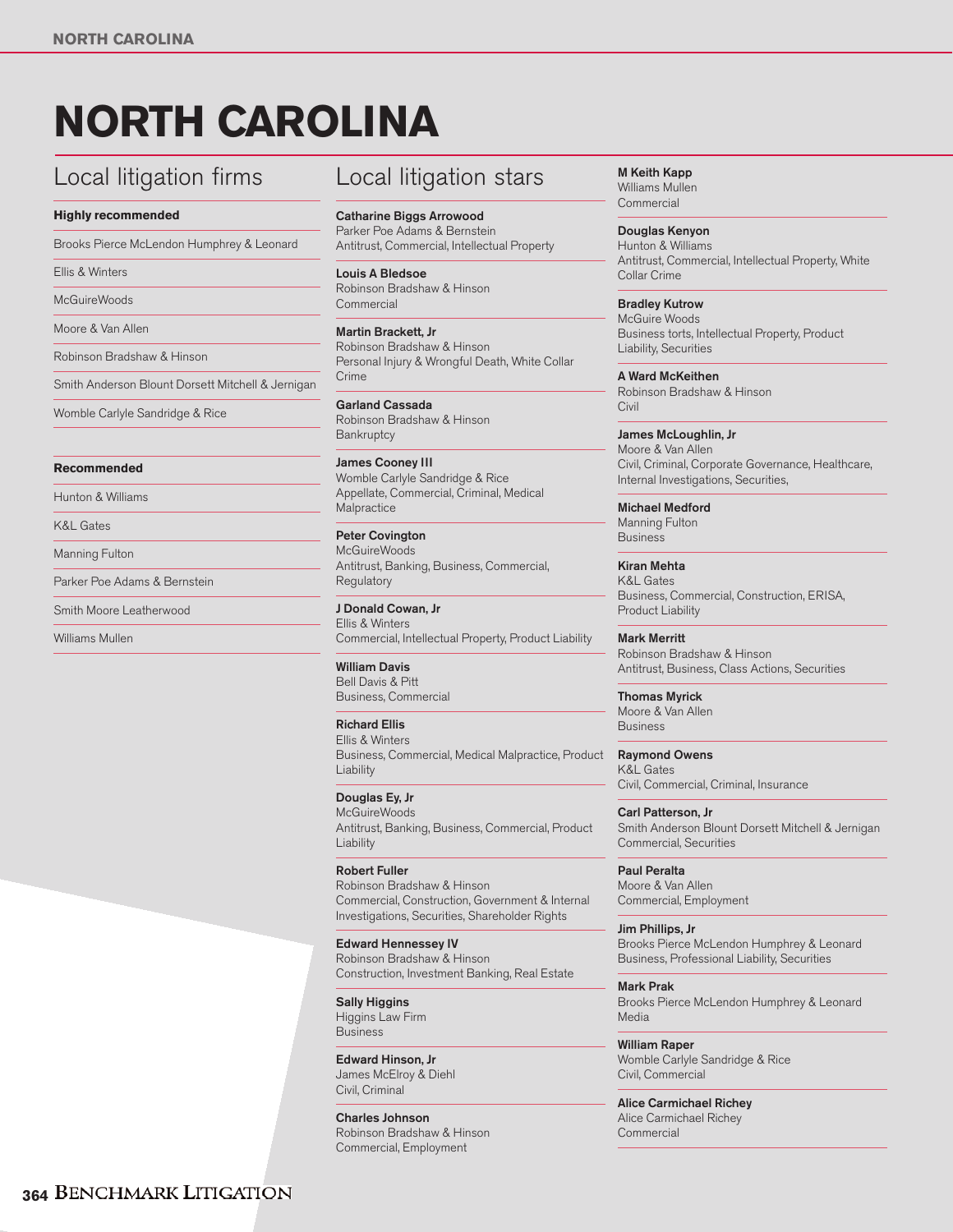#### **William Rikard, Jr**

Parker Poe Adams & Bernstein Antitrust, Civil, Intellectual Property, Product Liability

**Matthew Sawchak** Ellis & Winters Antitrust, Appellate, Business

**Christopher Smith** Smith Anderson Blount Dorsett Mitchell & Jernigan Appellate, Business, Environmental, Trade Secret

**Elizabeth Davenport Scott** Williams Mullen Banking, Health Care, Insurance, Product Liability

**Donald Tucker, Jr** Smith Anderson Blount Dorsett Mitchell & Jernigan Commercial, Contract, Securities

**Camden Webb** Williams Mullen Bankruptcy, Financial Services

**John R Wester** Robinson Bradshaw & Hinson Class Action, Commercial, Employment, Securities

**James Williams, Jr** Brooks Pierce McLendon Humphrey & Leonard Business

**David Wright III** Robinson Bradshaw & Hinson Class Action, Commercial, Employment, Insurance, Product Liability, Securities

Future stars

Heather Adams Smith Anderson Blount Dorsett Mitchell & Jernigan

Robert C Bowers Moore & Van Allen

Clifton Brinson Smith Anderson Blount Dorsett Mitchell & Jernigan

Richard Coughlin Smith Moore Leatherwood

Kearns Davis Brooks Pierce McLendon Humphrey & Leonard

Christina Douglas Womble Carlyle Sandridge & Rice

Melanie Black Dubis Parker Poe Adams & Bernstein

Alton Gwaltney III Moore & Van Allen

Brian Heslin Moore & Van Allen

Thomas Holderness Robinson Bradshaw & Hinson

James Jeffries Moore & Van Allen

Valecia McDowell Moore & Van Allen

Scott Tyler Moore & Van Allen

Jennifer Van Zant Brooks Pierce McLendon Humphrey & Leonard

Angelique Vincent Robinson Bradshaw & Hinson

Judson Welborn Manning Fulton

Jeffrey Young Moore & Van Allen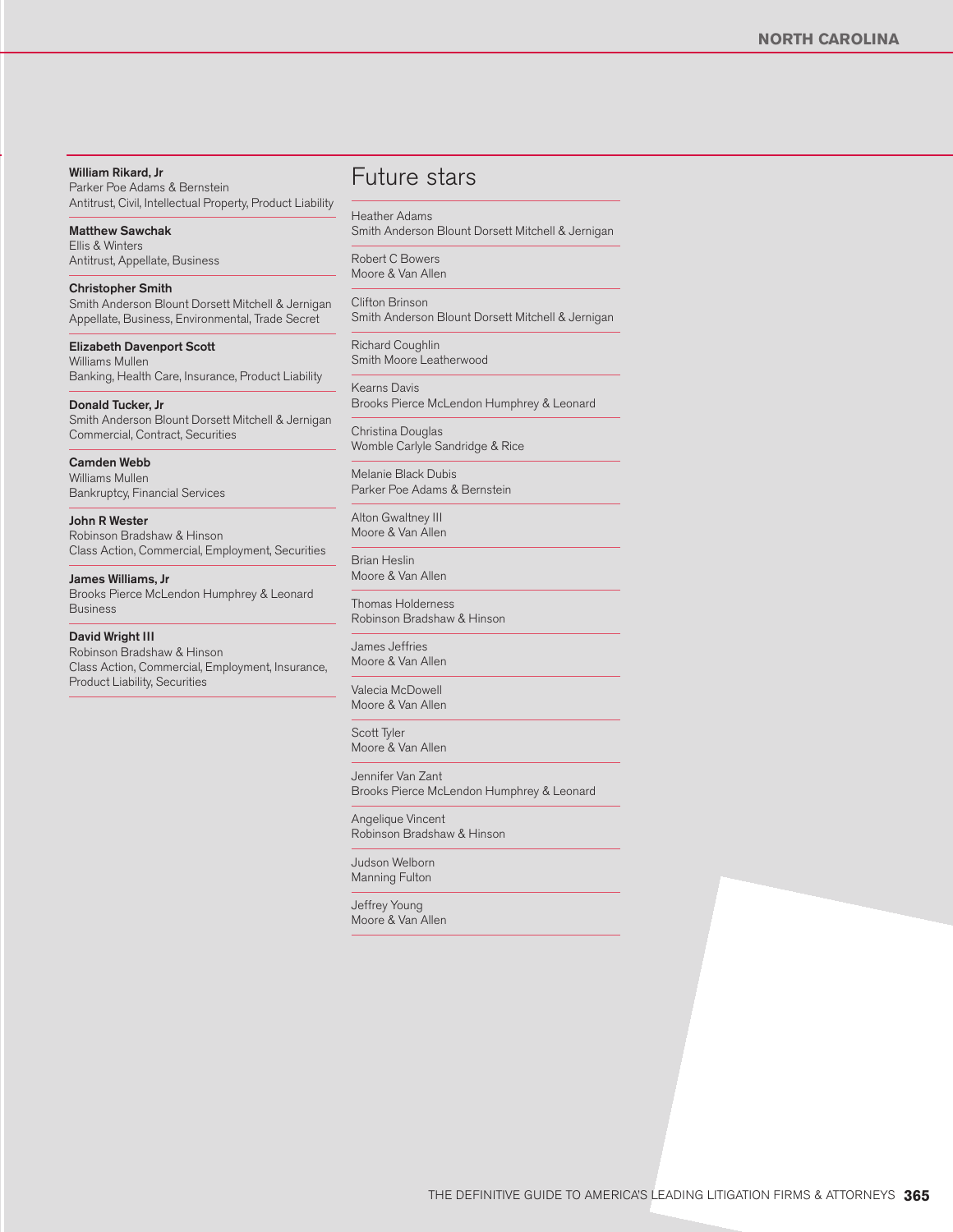## **North Carolina**

**Charlotte's explosive growth in the last decade prompted several national firms to set up shop there to capitalize on the city's banking industry. The recession quickly stunted those plans, as even established North Carolina firms with regional clients saw a decrease in litigation. Wachovia and Bank of America, two of the world's largest banks, merged with other institutions and have fielded shareholder suits as a result. Raleigh is the state's other legal hub, bolstered by the scientific and technological activities arising out of The Research Triangle Park.**

#### **Highly recommended firms**

#### **Brooks Pierce McLendon Humphrey & Leonard**

Founded in 1897, Brooks Pierce McLendon Humphrey & Leonard handles all facets of business litigation matters, including securities, antitrust, environmental, and professional liability. The firm distinguishes itself from firms of similar size by not having formal departments or practice groups. Young lawyers are encouraged to have broad-based expertise that, after years of experience, may develop into specialties. Peers commend the firm's work, with a lawyer from a prominent firm saying, "We had a lawsuit we had to bring as a law firm, and we hired Brooks Pierce." The firm is known to take on significant class actions in North Carolina and the Southeast.

**James Williams, Jr**, receives high praise from competitors. "He's got that dean-ofthe-bar status," one says. "He's very smart, very smooth, sort of personal rapport style personality. He's a very thorough, very fine capable lawyer. He looks the part but he delivers." Described by a peer as at the "top of the profession," **Jim Phillips, Jr**, is adept at handling disputes in several areas, including securities, intellectual property, and employment. A former lead assistant US attorney, **Kearns Davis** focuses on whitecollar criminal defense and government investigations. He has represented various entities, ranging from small businesses to doctors and lawyers. **Mark Prak** has significant experience representing media<br>organizations before the Federal before the Federal Communications Commission and other government agencies in issues of copyright, internet, and syndicated program exclusivity.

#### **Ellis & Winters**

Ellis & Winters was elevated in this year's rankings at the behest of its competitors. It's "a very fine litigation boutique in Raleigh," says a peer. Another adds, "They've got some great litigators. They've got some topnotch people." Formed in 2000, the firm specializes in handling significant litigation and commercial real-estate cases, in one case securing a \$424 million victory before the North Carolina Supreme Court. Amid the economic downturn, the firm has flourished, this year hiring six lateral litigators.

**J Donald Cowan, Jr**, focuses on commercial, intellectual property, and product liability cases. He represents Fortune 500 companies in class action and antitrust cases, as well as criminal defendants facing capital charges. **Matthew Sawchak** is a leading antitrust lawyer. He recently served as lead defense counsel in an antitrust case in which the state's attorney general challenged trade association activities. **Richard Ellis** handles business, commercial, medical malpractice, and product liability cases. He represented a pharmaceutical company in breast implant litigation, serving as regional coordinating and trial counsel.

#### **McGuireWoods**

With offices worldwide, McGuireWoods settled into North Carolina just two years ago after a merger with an established local firm that had offices in Raleigh and Wilmington. Together, the offices serve businesses of all sizes in diverse matters that include financial services, environmental, and commercial litigation. Capable of handling a variety of matters including torts, securities, and product liability, **Bradley Kutrow** earns high praise from peers. "When I think of good litigators at McGuireWoods, he's one of them," a competitor says. In 2009, Kutrow successfully defended a raw material supplier against a medical device<br>manufacturer alleging negligent manufacturer alleging negligent misrepresentation, unfair trade practice, and third-party beneficiary breach of contract claims. The case went to the Court of Appeals, where the trial court's summary judgment was affirmed. The plaintiff had sought damages of more than \$50 million. **Douglas Ey, Jr**, focuses on antitrust, banking, regulatory, product liability, and commercial litigation matters. **Peter Covington** primarily takes on securities and financial services cases.

**Moore & Van Allen**

Founded in 1929, Moore & Van Allen flourished as Charlotte's banking industry rose to prominence. The firm long has been a titan for business and transactional matters, but its litigation practice also earns high praise. MVA attorneys often handle claims outside the region, at times serving as co-counsel with some of the top firms in the country. In recent years, the firm has taken a hit along with the banking sector and in the thick of the recession had layoffs. Additionally, leading business litigator Gregory Murphy retired earlier this year.

Future star **Brian Heslin** is recognized for his white-collar criminal and energy practice. "I was impressed with Brian," says a peer. **James McLoughlin, Jr**, and future star **Valecia McDowell** are noted for their civil and criminal litigation practice. A client calls them "highly talented and skillful. They bring to the table a broad understanding of the Brazilian judicial system as well as knowledge to address tax, regulatory, labor and civil matters. Their experience has been key to the success."

McLoughlin recently represented Bank of America in FINRA arbitration, in New York City, against a plaintiff seeking damages of \$30 million. Citing the Sarbanes-Oxley Act and New York law, the plaintiff alleged he was wrongfully demoted, terminated, and denied his bonus following his whistleblower activities. The arbitration panel denied his claims after a full hearing.

Future star **Alton Gwaltney III** is handling a number of significant matters this year, including one involving Banc of America Securities and other entities in seeking \$127 million of a \$200 million bond issued to Just For Feet. Shortly after acquiring the bonds, Just For Feet disclosed accounting irregularities and ultimately filed for bankruptcy protection in 1999. The case is set for trial in 2011.

#### **Robinson Bradshaw & Hinson**

Robinson Bradshaw & Hinson has a strong team of litigators with vast experience in business matters ranging from antitrust to product liability. "I'm a big fan," says a competitor. "If I was required to go outside my firm – a firm of equals – those attorneys are some I would turn to first." The firm does a significant amount of financial services litigation, largely handled from the Charlotte office. When Wachovia, a longstanding client, merged with Wells Fargo, the bank stayed with the firm, though its main operations are now in San Francisco. The Carolinas HealthCare System is another significant client. "The litigators at RB&H have demonstrated the ability to understand complex business and regulatory matters and to provide good strategic advice," says one one client. "The lawyers from RB&H are first-tier in all respects."

**Thomas Holderness** and **A Ward McKeithen** are well regarded by peers.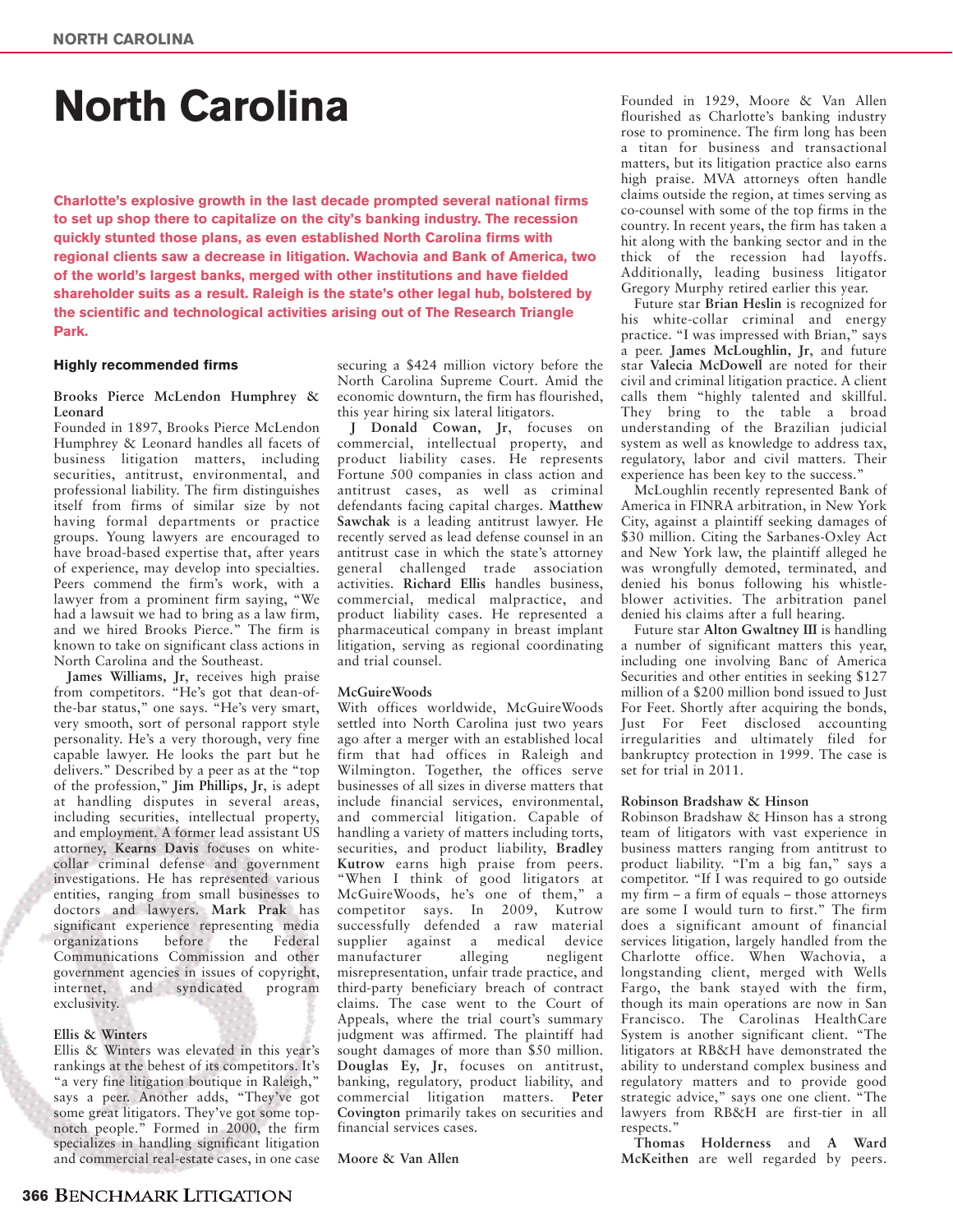Holderness handles trust, money mismanagement, contract, and tax disputes. McKeithen is noted for his work as lead trial counsel in the prosecution and defense of antitrust and class action securities suits. **Mark Merritt**, **Martin Brackett**, and **Charles Johnson** earn high praise for their ability to assess the ramifications of various legal matters. "They all appreciate the

tried cases in securities fraud, breach of<br>fiduciary duty, and government fiduciary duty, and investigations. A peer describes him as "a very good, thoughtful lawyer." An advocate for plaintiffs and defendants, **Christopher Smith** has vast experience in several matters including trade secrets, business disputes, and environmental litigation. Competitors laud him as an "exceptional litigator and

**"***Robinson Bradshaw & Hinson has a strong team of litigators with vast experience in business matters ranging from antitrust to product liability. 'I'm a big fan,' says a competitor. 'If I was required to go outside my firm – a firm of equals – those attorneys are some I would turn to first.'***"**

importance of keeping fees as low as possible," says a client. "They are all good listeners, which helps them learn about our business and use their knowledge to provide helpful advice and counsel."

**Robert Fuller** is "a very good lawyer," says a peer. "He has a good practice. He's well regarded." Fuller and Merritt represented Wachovia Corporation and its board of directors in a class-action suit filed by Irving Erenhaus, a Wachovia shareholder challenging the board's merger agreement with Wells Fargo Bank. Erenhaus sought to enjoin the merger, alleging the board agreed to deal protection devices in the merger agreement that were a breach of fiduciary duty. The case delved into unique issues of corporate law that outlined the fiduciary standards of directors in a period of economic distress. The firm succeeded in preventing the merger from being enjoined, and the plaintiff voluntarily dropped further claims. Several shareholders have appealed.

#### **Smith Anderson Blount Dorsett Mitchell & Jernigan**

Founded 1912, Smith Anderson Blount Dorsett Mitchell & Jernigan is one of the largest firms in the state. It offers a host of litigation services involving commercial, securities, and intellectual property disputes, handled by several attorneys who previously practiced at national firms in New York, Washington, DC, and internationally. Competitors commend Smith Anderson lawyers, particularly litigation stars **Donald Tucker, Jr**, and **Carl Patterson**. "I have high regard for all of them, worked with all of them," says a peer. With more than 20 years of commercial litigation experience, Tucker is noted for handling multiparty and class action disputes. He has represented a slew of<br>corporations, including financial corporations, including financial institutions and issuers of securities, in various types of litigation. Patterson is a 30 year veteran commercial litigator who has

very well-regarded across the bar." "He's an impressive young guy," says a peer. Smith has argued appeals before the US Court of Appeals for the DC Circuit, the Fourth Circuit US Court of Appeals, and the North Carolina Court of Appeals.

#### **Womble Carlyle Sandridge & Rice**

Womble Carlyle Sandridge & Rice is recognized for its strong business litigation practice. Formed in 1876 in Winston-Salem, the firm now was more than 530 lawyers in 11 offices, with locations in Greensboro, Charlotte, Raleigh, and The Research Triangle Park. Womble Carlyle has significant expertise in intellectual property and product liability matters, benefitting from its proximity to high-tech and biotech organizations at The Triangle. The three remaining offices in the state are heavily focused on business litigation matters and particularly excel in antitrust cases. "We tend to view Womble as the firm having the best litigation practice there is, other than ours," says a competitor. Many attorneys have prior experience with the Securities and Exchange Commission, the Internal Revenue Service, the Federal Trade Commission, and the US Department of Justice. Four-term Governor Jim Hunt and Burley Mitchell, Jr, a former chief justice of the North Carolina Supreme Court, are members of the firm. **James Cooney III** was consistently cited for his skills in the courtroom. "He's got an interesting practice for somebody who's an excellent litigator. He also does high-profile, difficult criminal work," says a peer. In 2007, Cooney obtained a dismissal of the charges against Reade Seligmann, one of three lacrosse players wrongfully accused in the "Duke Lacrosse Rape Case." Cooney has tried more than 50 jury cases to verdict and has argued more than 35 appeals in state and federal courts. A competitor notes, "Jim Cooney is one of the best litigators in the state."

#### **Recommended firms**

#### **Hunton & Williams**

With 18 offices in the US, Europe, and Asia, Hunton & Williams is noted for its strong commercial litigation practice. Its Charlotte office was established in 1995 and handles diverse business litigation disputes. **Douglas Kenyon** focuses on intellectual property, antitrust, commercial, and white-collar criminal defense matters. In the 1980s, he founded the firm's trademark and copyright practice and has since been sought after by domestic and international clients in all types of intellectual property disputes. He has handled cases relating to the maintenance, protection, and licensing of intellectual property.

#### **K&L Gates**

K&L Gates is a global firm with a wellregarded general litigation practice. Established in 1957, its Charlotte office handles litigation relating to ERISA, intellectual property, real estate, and financial services. Competitors note the firm lost some talent with its 2008 merger with Kennedy Covington, once one of the city's largest firms. Described by peers as a fine lawyer, **Kiran Mehta** handles business litigation matters that often involve multiparty disputes. A significant portion of his practice is dedicated to private equity investments. **Raymond Owens, Jr**, is noted for his work in insurance defense disputes. He has tried more than 50 bench and jury trials to verdict. He successfully represented two Eastern North Carolina counties in obtaining an injunction against the US Navy to prevent the construction of an outlying landing field.

#### **Manning Fulton**

Founded in 1954, Manning Fulton primarily excels at appellate, business and commercial, construction, employment, and insurance litigation. The firm represents the largest privately held company in the state as well as other significant public and private companies in various industries. With more than 30 years of business and commercial litigation experience, **Michael Medford** has a vast range of expertise. He has handled business and legal malpractice claims, securities and insurance disputes, and shareholder and partnership disputes. His roster of clients includes IBM, General Electric, and BB&T. Medford is lead counsel for 10 financial institutions in a multimillion-dollar lawsuit involving claims of breach of fiduciary duty and alleged negligence in loan portfolio service.

#### **Parker Poe Adams & Bernstein**

Parker Poe Adams & Bernstein has deep roots in the state, starting in 1884 when a former justice of the North Carolina Supreme Court opened the Charlotte office. The firm flourished in the city, which houses